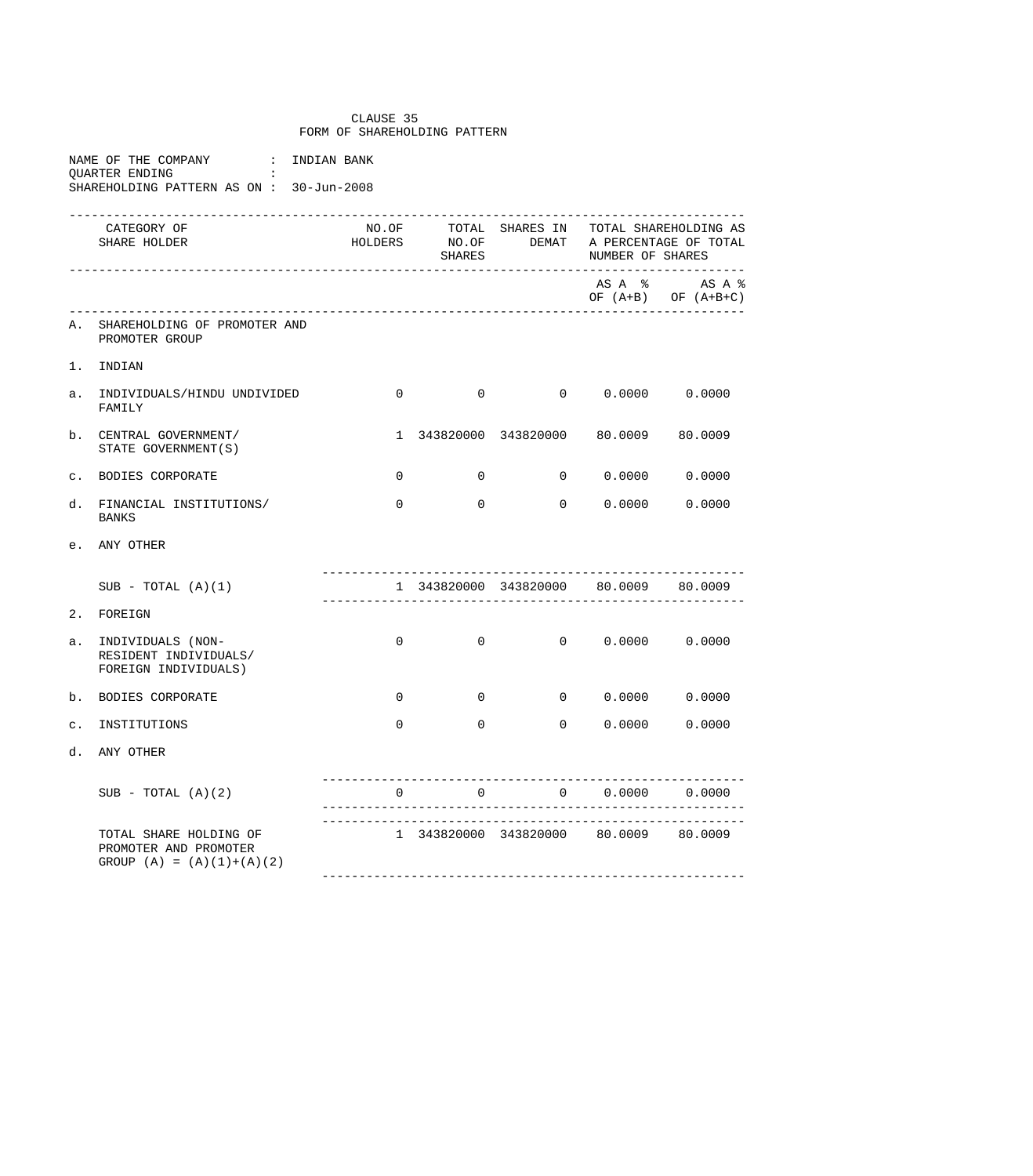|    | CATEGORY OF<br>SHARE HOLDER                                                                                                          |                         | SHARES            |                                                                                                                       | NO.OF TOTAL SHARES IN TOTAL SHAREHOLDING AS<br>HOLDERS NO.OF DEMAT A PERCENTAGE OF TOTAL<br>NUMBER OF SHARES |                                        |  |
|----|--------------------------------------------------------------------------------------------------------------------------------------|-------------------------|-------------------|-----------------------------------------------------------------------------------------------------------------------|--------------------------------------------------------------------------------------------------------------|----------------------------------------|--|
|    |                                                                                                                                      |                         |                   |                                                                                                                       |                                                                                                              | ASA % ASA %<br>OF $(A+B)$ OF $(A+B+C)$ |  |
|    | B. PUBLIC SHAREHOLDING                                                                                                               |                         |                   |                                                                                                                       |                                                                                                              |                                        |  |
|    | 1. INSTITUTIONS                                                                                                                      |                         |                   |                                                                                                                       |                                                                                                              |                                        |  |
|    | a. MUTUAL FUNDS/UTI                                                                                                                  |                         |                   | 33 7884680 7884680 1.8346 1.8346                                                                                      |                                                                                                              |                                        |  |
|    | b. FINANCIAL INSTITUTIONS/<br>BANKS                                                                                                  | 14                      |                   | 1653607 1653607 0.3847 0.3847                                                                                         |                                                                                                              |                                        |  |
|    | C. CENTRAL GOVERNMENT/<br>STATE GOVERNMENT (S)                                                                                       | $\mathbf 0$             | 0                 |                                                                                                                       | $0\qquad 0.0000\qquad 0.0000$                                                                                |                                        |  |
|    | d. VENTURE CAPITAL FUNDS                                                                                                             | $\overline{0}$          | 0                 |                                                                                                                       | $0\qquad 0.0000\qquad 0.0000$                                                                                |                                        |  |
|    | e. INSURANCE COMPANIES                                                                                                               | $\mathbf{0}$            | $\overline{0}$    |                                                                                                                       |                                                                                                              |                                        |  |
|    | f. FOREIGN INSTITUTIONAL<br>INVESTORS                                                                                                |                         |                   | 74 58654701 58654701 13.6479                                                                                          |                                                                                                              | 13.6479                                |  |
|    | g. FOREIGN VENTURE<br>CAPITAL INVESTORS                                                                                              | 0                       |                   | $\Omega$                                                                                                              | $0 \t 0.0000 \t 0.0000$                                                                                      |                                        |  |
|    | h. ANY OTHER                                                                                                                         |                         |                   |                                                                                                                       |                                                                                                              |                                        |  |
|    | $SUB - TOTAL (B)(1)$                                                                                                                 |                         |                   | 121 68192988 68192988 15.8673 15.8673                                                                                 |                                                                                                              |                                        |  |
|    | 2. NON-INSTITUTIONS                                                                                                                  |                         |                   |                                                                                                                       |                                                                                                              |                                        |  |
|    | a. BODIES CORPORATE                                                                                                                  |                         |                   | 759 2294773 2294773 0.5339 0.5339                                                                                     |                                                                                                              |                                        |  |
| b. | INDIVIDUALS -<br>I INDIVIDUAL SHAREHOLDERS 84391 13646462 13645639 3.1752 3.1752<br>HOLDING NOMINAL SHARE CAPITAL<br>UPTO RS. 1 LAKH |                         |                   |                                                                                                                       |                                                                                                              |                                        |  |
|    | II INDIVIDUAL SHAREHOLDERS<br>HOLDING NOMINAL SHARE CAPITAL<br>IN EXCESS OF RS. 1 LAKH                                               |                         |                   | 23 543518 543518 0.1264 0.1264                                                                                        |                                                                                                              |                                        |  |
|    | c. ANY OTHER<br>CLEARING MEMBERS                                                                                                     |                         |                   | 129 185508 185508 0.0431 0.0431                                                                                       |                                                                                                              |                                        |  |
|    | DIRECTORS AND THEIR RELATIVES                                                                                                        | $\overline{\mathbf{3}}$ |                   |                                                                                                                       |                                                                                                              |                                        |  |
|    | Escrow Account                                                                                                                       |                         |                   | $\begin{array}{cccccccc} 1 & 12203 & 12203 & 0.0028 & 0.0028 \\ 1132 & 290346 & 290346 & 0.0675 & 0.0675 \end{array}$ |                                                                                                              |                                        |  |
|    | HINDU UNDIVIDED FAMILIES                                                                                                             |                         |                   |                                                                                                                       |                                                                                                              |                                        |  |
|    | NON RESIDENT INDIANS                                                                                                                 | 9                       | 47806             | 748 735367 735367 0.1711 0.1711                                                                                       |                                                                                                              |                                        |  |
|    | TRUSTS                                                                                                                               |                         |                   |                                                                                                                       | 47806  0.0111  0.0111                                                                                        |                                        |  |
|    |                                                                                                                                      |                         |                   | 2022 1272259 1272259 0.2960 0.2960                                                                                    |                                                                                                              |                                        |  |
|    |                                                                                                                                      |                         |                   |                                                                                                                       |                                                                                                              |                                        |  |
|    | $SUB - TOTAL (B)(2)$                                                                                                                 |                         |                   | 87195 17757012 17756189 4.1317 4.1317                                                                                 |                                                                                                              |                                        |  |
|    | TOTAL PUBLIC SHAREHOLDING<br>$(B) = (B)(1)+(B)(2)$                                                                                   |                         |                   | 87316 85950000 85949177 19.9990 19.9990                                                                               |                                                                                                              |                                        |  |
|    | TOTAL $(A)+(B)$                                                                                                                      |                         |                   | 87317 429770000 429769177 100.0000                                                                                    |                                                                                                              | 100.0000                               |  |
|    | C. SHARES HELD BY<br>CUSTODIANS AND AGAINST<br>WHICH DEPOSITORY RECEIPTS<br>HAVE BEEN ISSUED                                         |                         | $0 \qquad \qquad$ | $0 \qquad \qquad 0 \qquad \qquad 0.0000 \qquad \qquad 0.0000$                                                         |                                                                                                              |                                        |  |
|    | GRAND TOTAL $(A)+(B)+(C)$                                                                                                            |                         |                   | 87317 429770000 429769177                                                                                             |                                                                                                              | 100.0000                               |  |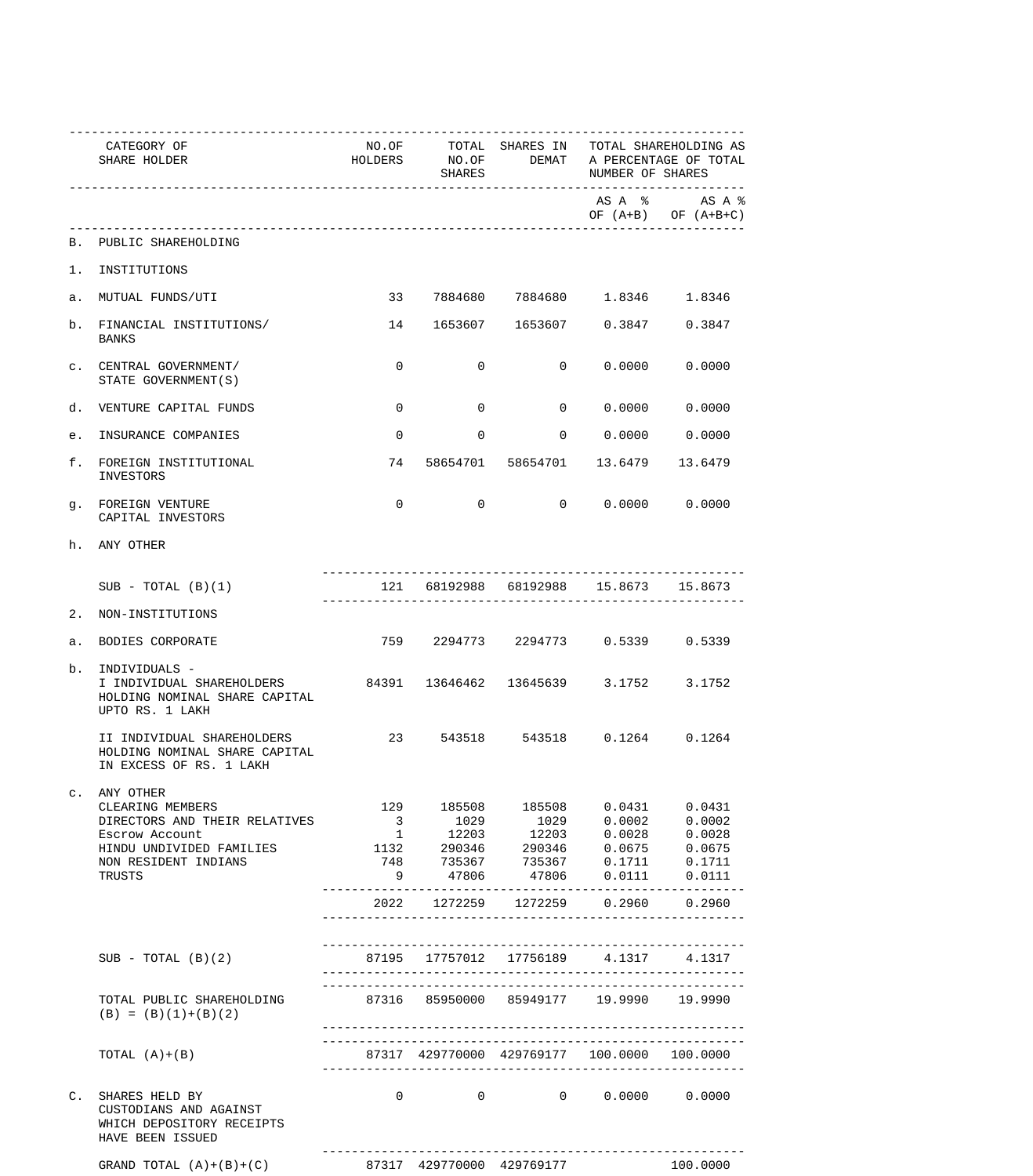| INDIAN BANK<br>(I)(b) STATEMENT SHOWING SHAREHOLDING OF PERSONS BELONGING TO THE<br>$-30 - Jun - 2008$<br>CATEGORY "PROMOTERS AND PROMOTER GROUP" |                                 |       |                   |                                                                                                                                                      |  |  |  |  |  |  |
|---------------------------------------------------------------------------------------------------------------------------------------------------|---------------------------------|-------|-------------------|------------------------------------------------------------------------------------------------------------------------------------------------------|--|--|--|--|--|--|
|                                                                                                                                                   | SL. NO NAME OF THE SHARE HOLDER |       |                   | NUMBER OF SHARES AS A % OF TOTAL<br>SHARES NUMBER OF SHARES {i.e.,<br>GRAND TOTAL $(A)+(B)+(C)$<br>INDICATED IN STATEMENT<br>AT PARA $(I)(a)$ ABOVE} |  |  |  |  |  |  |
|                                                                                                                                                   | PRESIDENT OF INDIA              |       | 343820000 80.0009 |                                                                                                                                                      |  |  |  |  |  |  |
|                                                                                                                                                   |                                 | TOTAL | 343820000 80.0009 |                                                                                                                                                      |  |  |  |  |  |  |
|                                                                                                                                                   |                                 |       |                   |                                                                                                                                                      |  |  |  |  |  |  |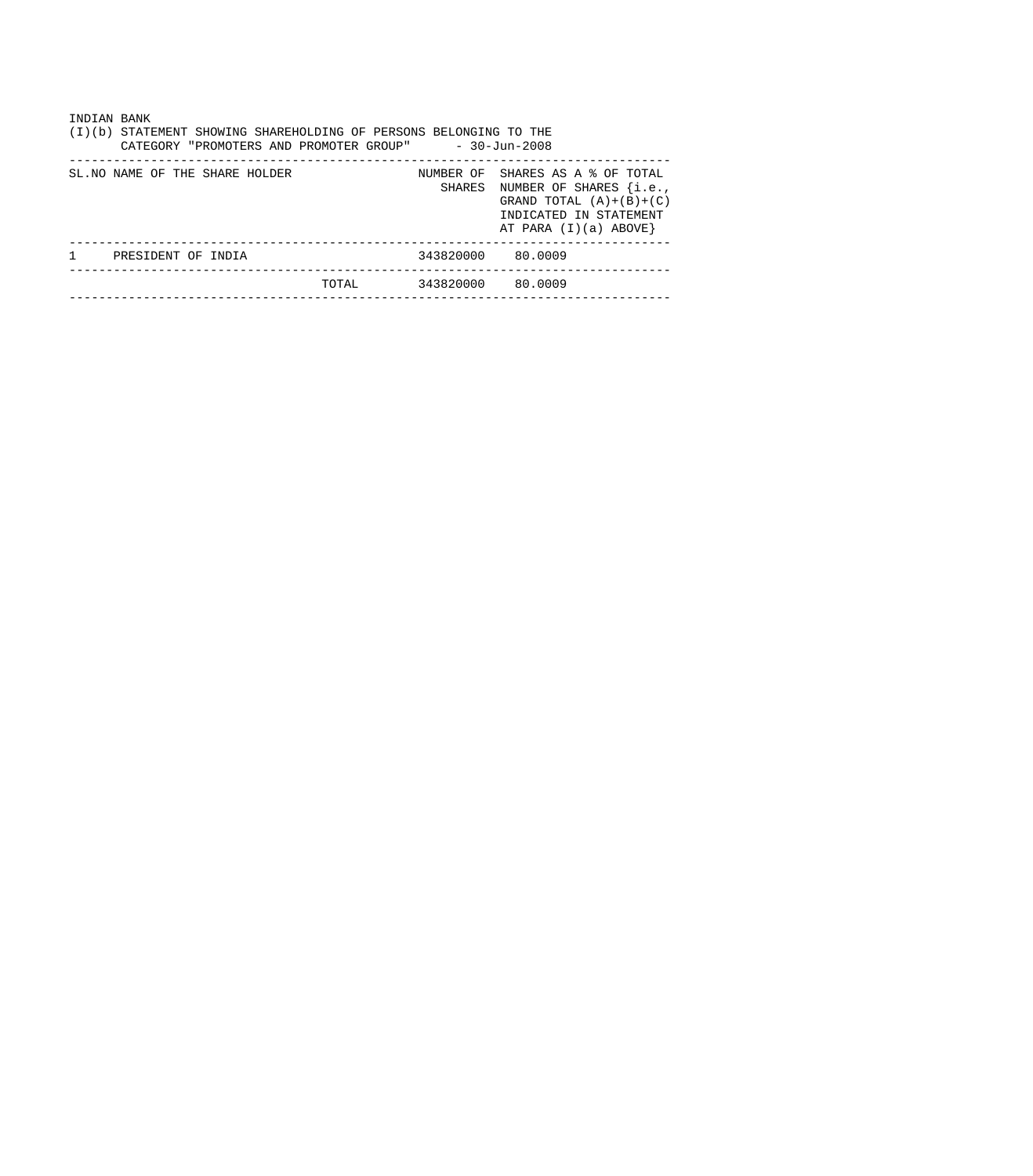| INDIAN BANK<br>(I)(c) STATEMENT SHOWING SHAREHOLDING OF PERSONS BELONGING TO THE<br>CATEGORY "PUBLIC" AND HOLDING MORE THAN 1% OF THE TOTAL<br>$-30 - Jun - 2008$<br>NUMBER OF SHARES |                                                                              |                |                                                                                                                                                    |  |  |  |  |  |  |
|---------------------------------------------------------------------------------------------------------------------------------------------------------------------------------------|------------------------------------------------------------------------------|----------------|----------------------------------------------------------------------------------------------------------------------------------------------------|--|--|--|--|--|--|
|                                                                                                                                                                                       | SL. NO NAME OF THE SHARE HOLDER                                              |                | NUMBER OF SHARES AS A % OF TOTAL<br>SHARES NUMBER OF SHARES {i.e.,<br>GRAND TOTAL $(A)+(B)+(C)$<br>INDICATED IN STATEMENT<br>AT PARA (I)(a) ABOVE} |  |  |  |  |  |  |
| $\mathbf{1}$                                                                                                                                                                          | CITIGROUP GLOBAL MARKETS MAURITIUS 5811735 1.3522<br>PRIVATE LIMITED         |                |                                                                                                                                                    |  |  |  |  |  |  |
| $\mathfrak{D}$                                                                                                                                                                        | ARISAIG PARTNERS (ASIA) PTE LTD A/C 6282333 1.4617<br>ARISAIG INDIA FUND LTD |                |                                                                                                                                                    |  |  |  |  |  |  |
| 3                                                                                                                                                                                     | MONETARY AUTHORITY OF SINGAPORE                                              | 4488576 1.0444 |                                                                                                                                                    |  |  |  |  |  |  |
| 4                                                                                                                                                                                     | GOVERNMENT OF SINGAPORE                                                      |                | 10928773 2.5429                                                                                                                                    |  |  |  |  |  |  |
|                                                                                                                                                                                       | TOTAL                                                                        |                | 27511417 6.4014                                                                                                                                    |  |  |  |  |  |  |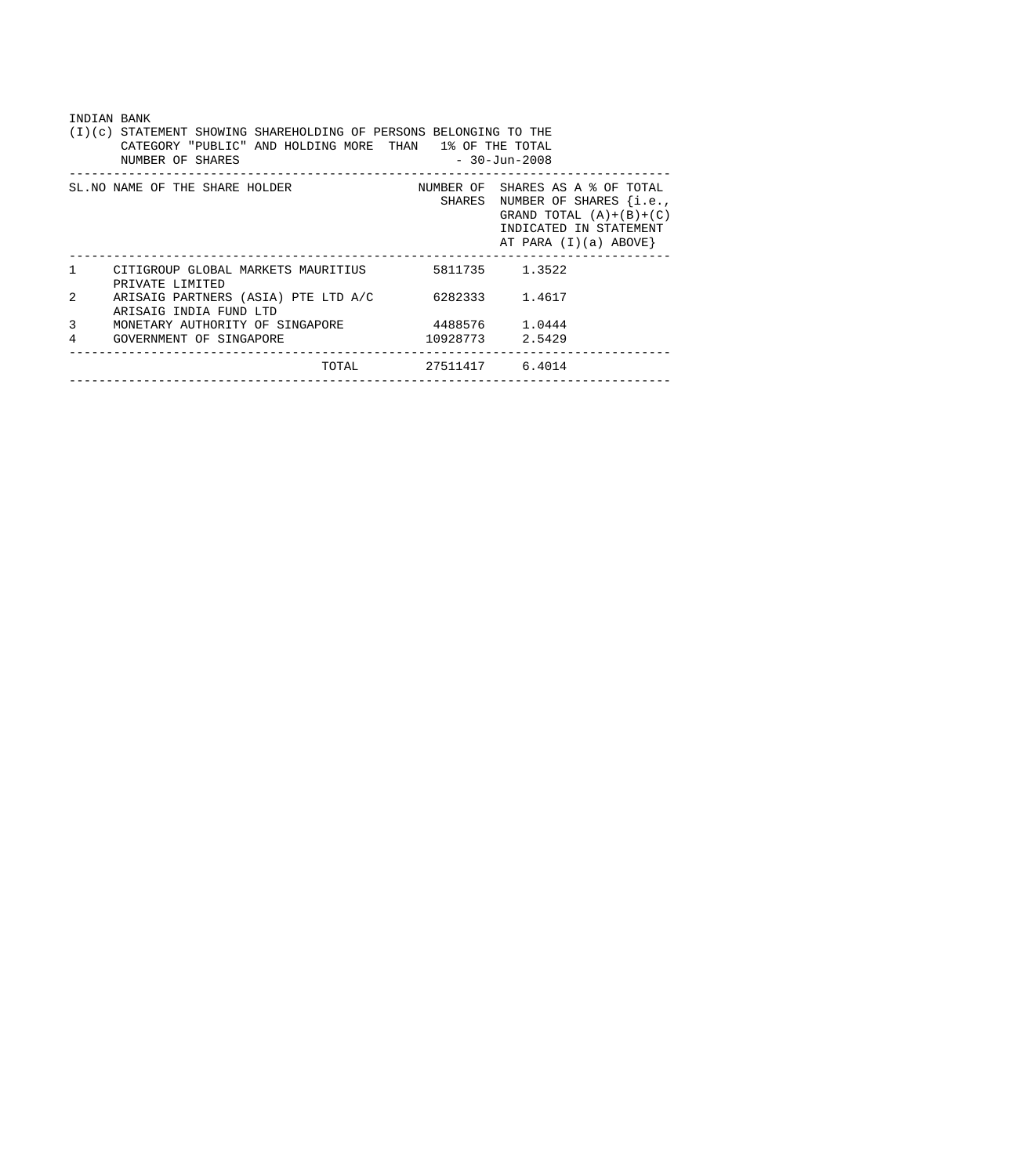| INDIAN BANK<br>STATEMENT SHOWING DETAILS OF LOCKED-IN SHARES -30-Jun-2008<br>(I)(d) |                                                        |                                  |                                                                                                                                                   |
|-------------------------------------------------------------------------------------|--------------------------------------------------------|----------------------------------|---------------------------------------------------------------------------------------------------------------------------------------------------|
| SL. NO NAME OF THE SHARE HOLDER                                                     | CATEGORY OF<br>SHAREHOLDERS<br>(PROMOTERS /<br>PUBLIC) | NUMBER OF<br>LOCKED IN<br>SHARES | LOCKED-IN SHARES AS A %<br>OF TOTAL NUMBER OF SHARES<br>{i.e., GRAND TOTAL<br>$(A)+(B)+(C)$ INDICATED IN<br>STATEMENT AT PARA $(I)(a)$<br>ABOVE } |
| PRESIDENT OF INDIA                                                                  | Promoters                                              | 85954000                         | 20.0000                                                                                                                                           |
| TOTAL                                                                               |                                                        | 85954000                         | 20.0000                                                                                                                                           |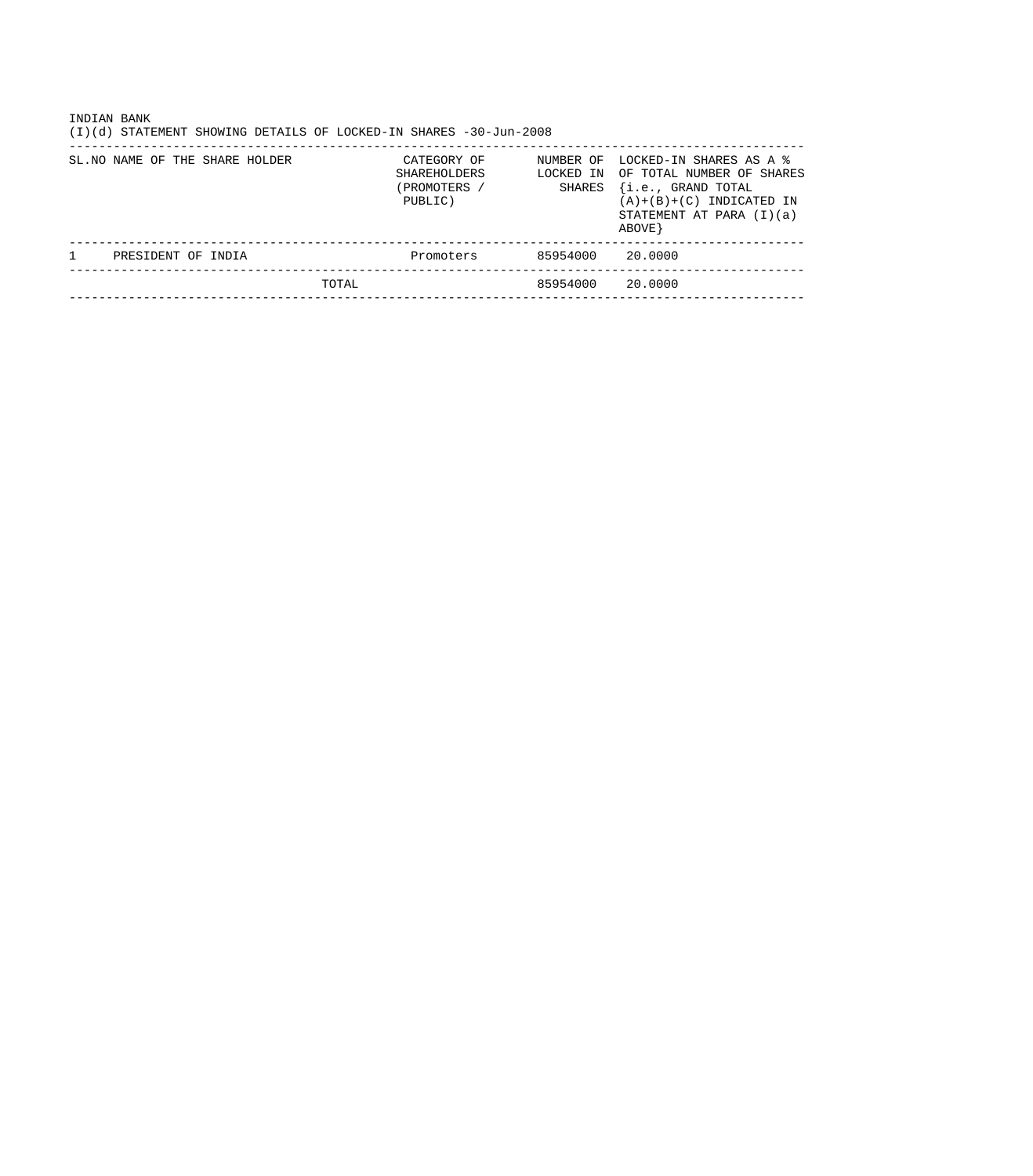|       | INDIAN BANK<br>(II)(a) STATEMENT SHOWING DETAILS OF DEPOSITORY RECEIPTS (DRs) - 30-Jun-2008 |                                 |                                                         |  |         |                                                                                     |                                                                |
|-------|---------------------------------------------------------------------------------------------|---------------------------------|---------------------------------------------------------|--|---------|-------------------------------------------------------------------------------------|----------------------------------------------------------------|
| SL.NO | TYPE OF<br>OUTSTANDING DR<br>(ADRs, GDRs,<br>$SDRs, etc.$ )                                 | NUMBER OF<br>OUTSTANDING<br>DRs | NUMBER OF<br>SHARES<br>UNDERLYING<br>OUTSTANDING<br>DRs |  | ABOVE } | SHARES {i.e., GRAND TOTAL<br>$(A)+(B)+(C)$ INDICATED IN<br>STATEMENT AT PARA (I)(a) | SHARES UNDERLYING OUTSTANDING<br>DRS AS A & OF TOTAL NUMBER OF |
|       |                                                                                             | NIL                             |                                                         |  |         |                                                                                     |                                                                |